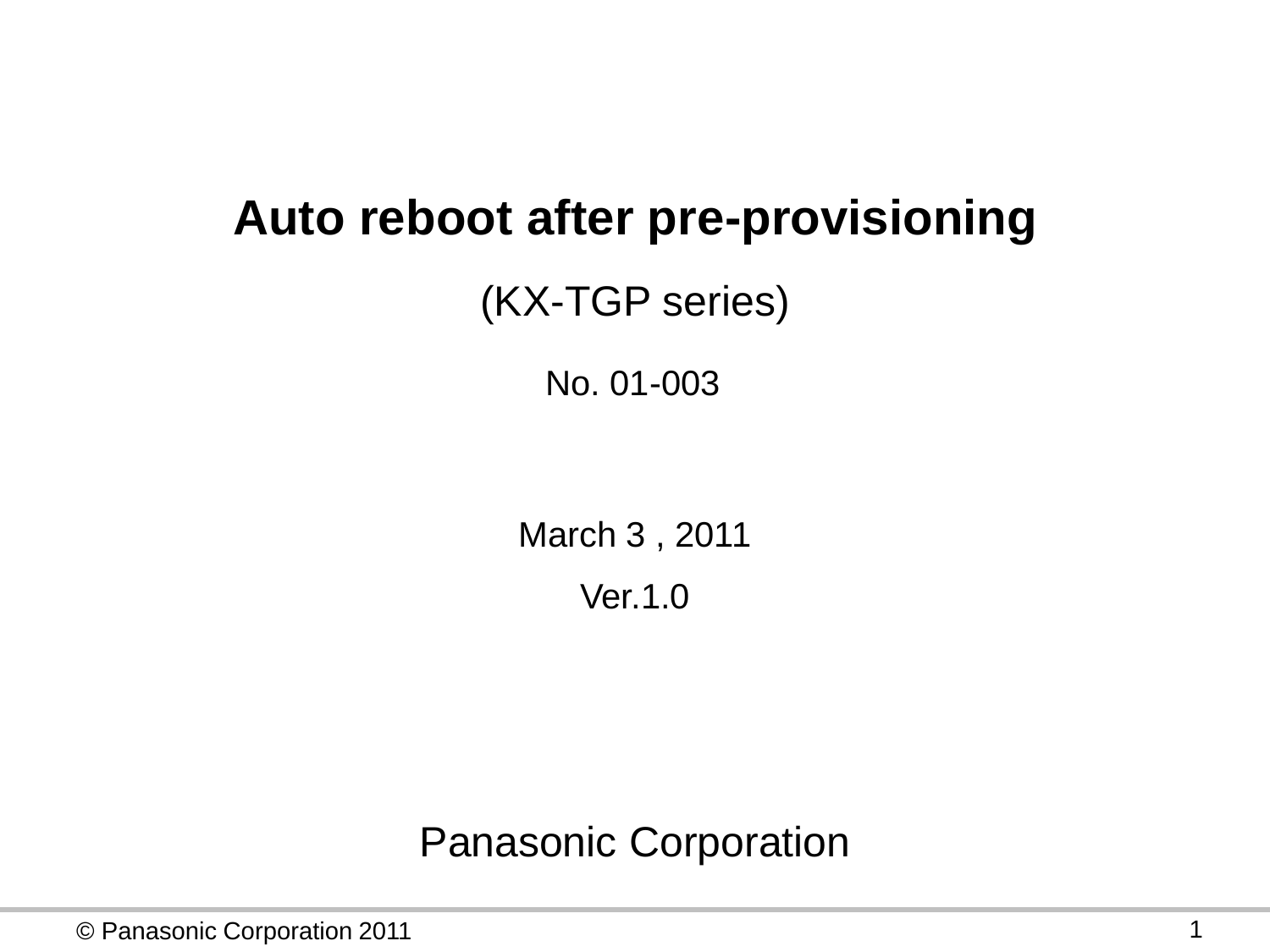#### **Abstract about this document**

This document describe about setting of auto reboot after pre-provisioning. If this configuration is set, TGP reboot automatically after pre-provisioning so that user doesn't need to reboot TGP by manually. This feature is added after firmware version 12.10/22.10.

#### **Revision history**

| Date         | Version  | <b>Revision</b>        | <b>Firmware version</b> |
|--------------|----------|------------------------|-------------------------|
| Mar. 3, 2011 | Ver. 1.0 | <b>Initial Release</b> | 12.10/22.10 or later    |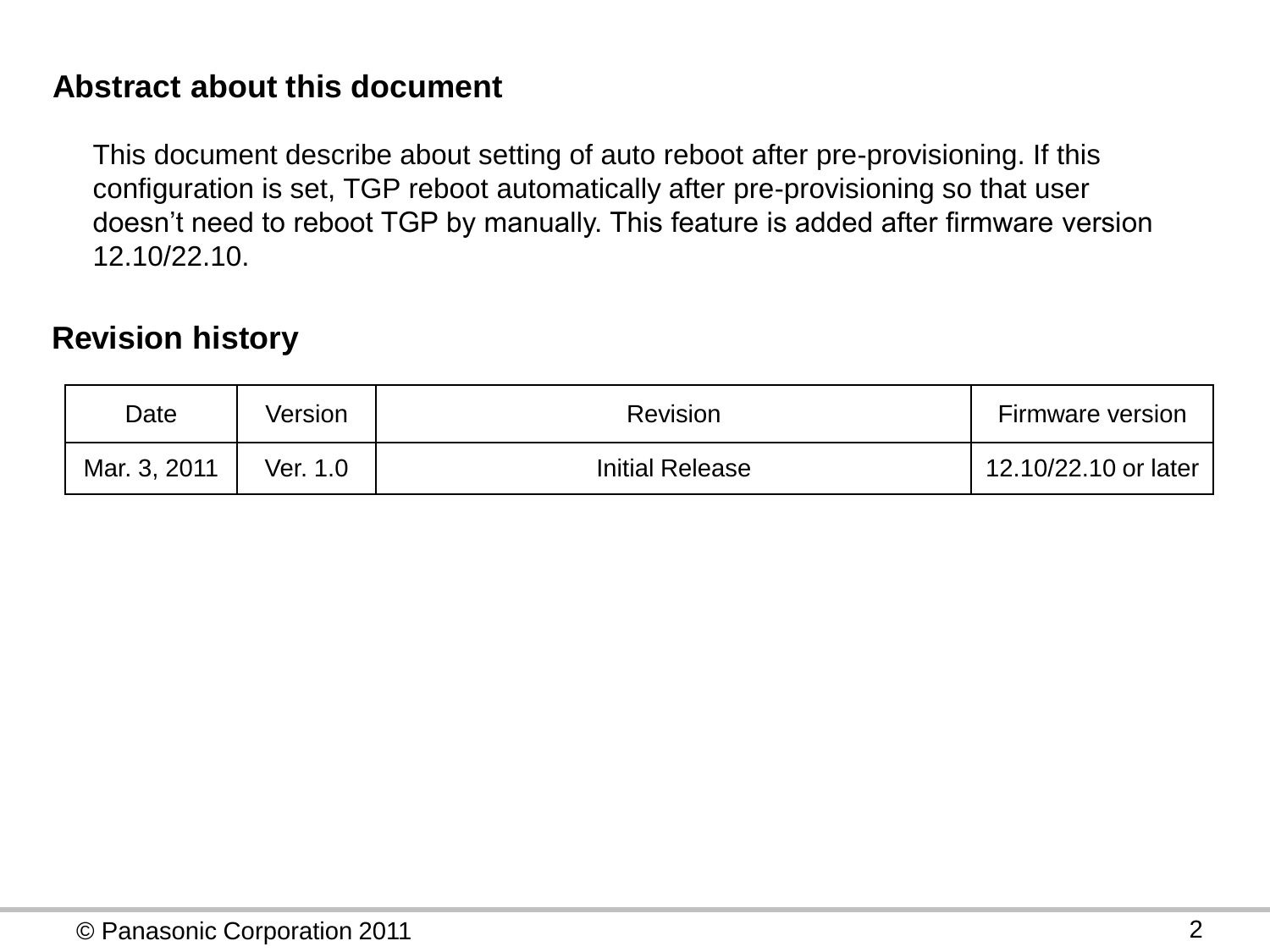## **To set up the server for pre-provisioning**

#### **Until Firmware:12.06/22.06**

- **1.** Start up the DHCP server and TFTP server, and configure the settings.
- **2.** Connect the unit to the network, and turn the power on.
- **a.** The IP address "192.168.0.16" is assigned to the unit by the DHCP server.
- **b.** The unit acquires the TFTP server address "192.168.0.130" from the DHCP server using DHCP server option 66.
- **c.** The unit downloads the configuration file for pre-provisioning from the TFTP server: tftp://192.168.0.130/KX-TGP500B01.cfg
- **d.** The URL of the server where the configuration file for provisioning is stored (provisioning server) is set to the unit:
	- http://provisioning.example.com/Panasonic/Config{MAC}.cfg
- **e.** When pre-provisioning has completed successfully, the status LED lights in the following order: Red > Green > Orange > Red > …
- **3.** When the status LED lights as described in step **e**, turn off the unit's power.

 When the unit is distributed to end users and started up in real circumstances, provisioning will be performed correctly.

#### **Firmware:12.10/22.10 or later**

- **1.** Start up the DHCP server and TFTP server, and configure the settings.
- **2.** Connect the unit to the network, and turn the power on.
- **a.** The IP address "192.168.0.16" is assigned to the unit by the DHCP server.
- **b.** The unit acquires the TFTP server address "192.168.0.130" from the DHCP server using DHCP server option 66.
- **c.** The unit downloads the configuration file for pre-provisioning from the TFTP server: tftp://192.168.0.130/KX-TGP500B01.cfg
- **d.** The URL of the server where the configuration file for provisioning is stored (provisioning server) is set to the unit:
	- http://provisioning.example.com/Panasonic/Config{MAC}.cfg
- **e.** When pre-provisioning has completed successfully, the status LED lights in the following order: Red > Green > Orange > Red > …
- **3.** When the status LED lights as described in step **e**, turn off the unit's power.

The unit will restart automatically depending on the configuration file programming. (Parameter "OPTION66\_REBOOT").

 When the unit is distributed to end users and started up in real circumstances, provisioning will be performed correctly.

**You need to reboot the TGP to perform provisioning by manually**

**TGP can reboot automatically by setting OPTION66\_REBOOT="Y". (Default : OPTION66\_REBOOT="N")**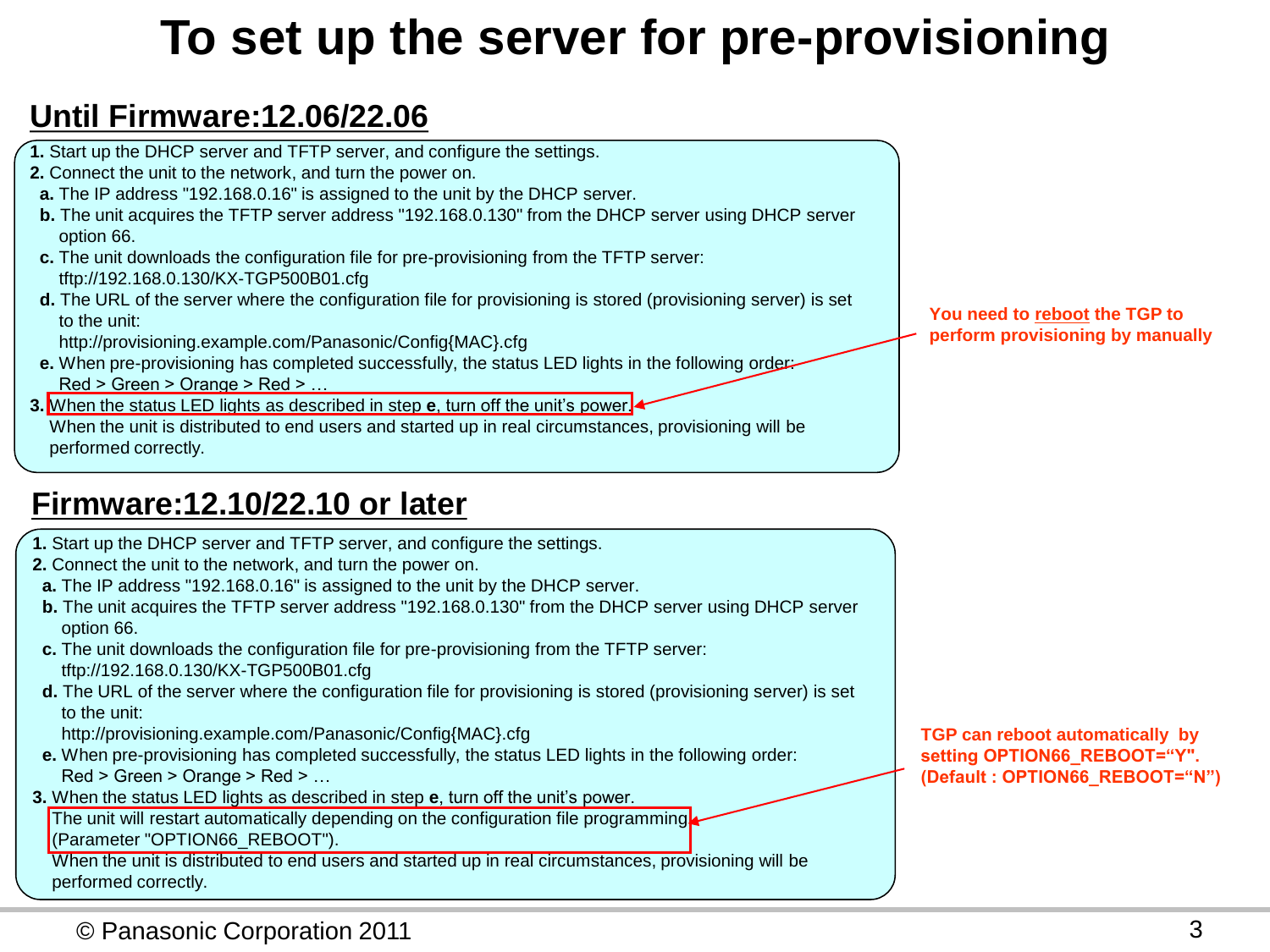# **[Specific] Until Firmware:12.06/22.06**